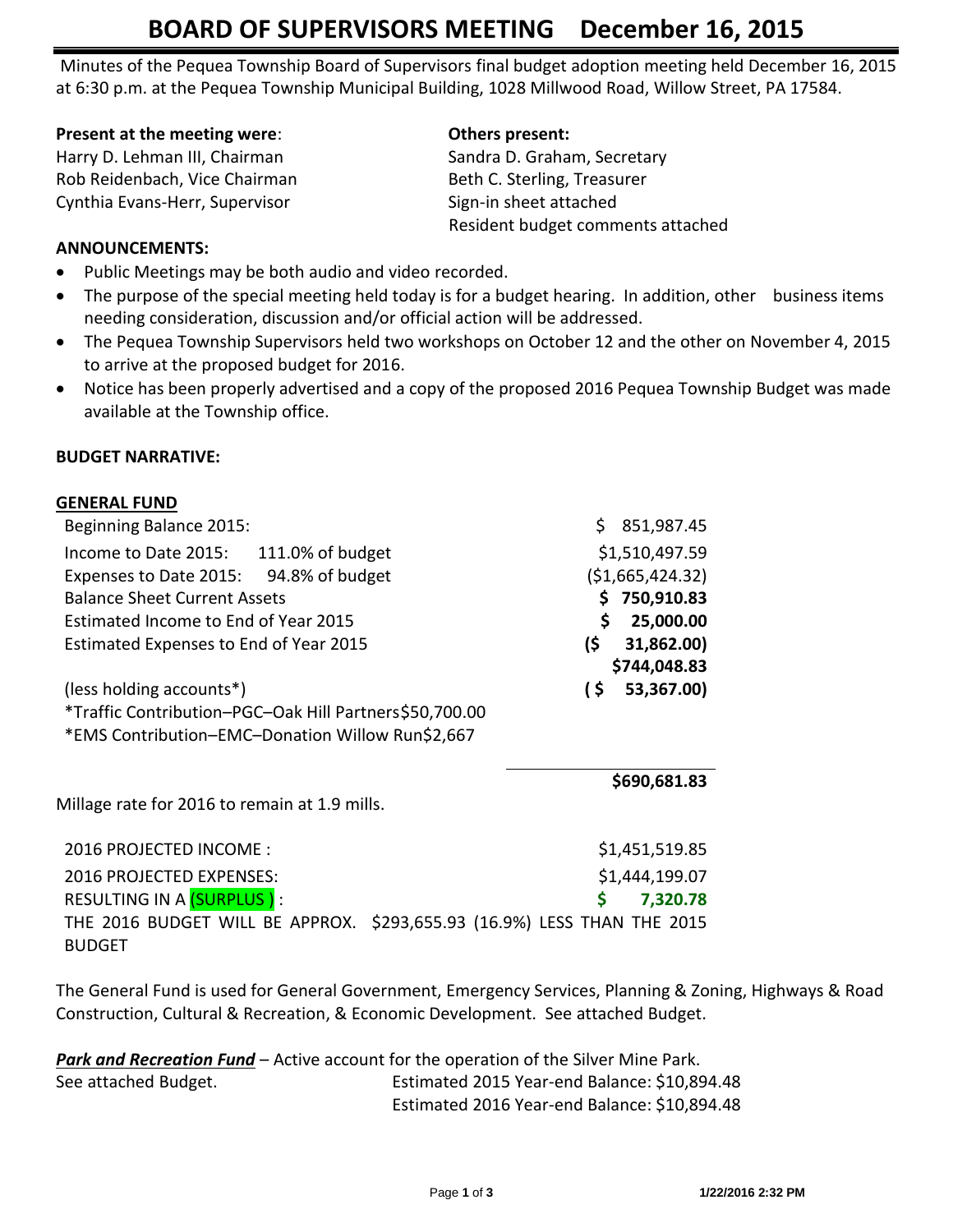# **BOARD OF SUPERVISORS MEETING December 16, 2015**

*Park Donation Fund* – Active Account for Park Projects – operates from donations (the total of Community Day

and T-Shirt line items must be earmarked for a Community Day event.)

Estimated 2015 Year-end Balance: \$9,896.68 Estimated 2016 Year-end Balance: \$7,896.68

*Street Light Fund* – Used for the operation of street lights in Manchester and Westwood Village. Residents are taxed each year to pay for the cost of street lighting in the developments. This tax is .74 cents per front foot of property.

See attached 2016 Budget. Estimated 2015 Year-end Balance: \$11,658.98 Estimated 2016 Year-end Balance: \$11,658.98

# **PLGIT ACCOUNTS**

*State Highway Aid Account* – money used for roads and bridges only. Projects for 2016 include: Silver Mine Rd., Bauer Ave, Deerfield Rd., Carol Lynn Dr. Revenue: Estimated Liquid Fuels Allocation for 2016 \$191,436.80. Estimated 2015 Year-end Balance: \$54,249.15

Estimated 2016 Year-end Balance: \$34,695.95

*PLGIT Plus Account (for W. Penn Grant Road Bridge)* – This account was created with \$50,000.00 from SLSA when building the pumping station on W. Penn Grant Road. This account has earned interest each year. This can only be used to replace or repair this bridge.

> Estimated 2015 Year-end Balance: \$71,364.36 Estimated 2016 Year-end Balance: \$71,500.00

**DEBT PAYMENTS -** *NONE* (Pequea Township has *NO* debt).

## **ROADMASTER COMMENTS:**

Roadmaster, Bruce Frymyer read his report of the 2016 road projects and how they will be funded. Liquid Fuels: Silver Mine Road - 6,247 square yards, 3" leveling, \$83,000.00 Bauer Avenue - 1,000 square yards, base and wearing, \$27,000.00 Deerfield Road - 4,919 square yards, cold-in-place recycling & wearing, \$79,000.00 Carolynn Drive - 1,572 square yards - 3" leveling, \$22,000.00 General Fund: Benedict Road – 1,542 square yards, seal coat \$3,000.00 West Boehm's Road – 3,638 square yards, cold-in-place & wearing, \$59,000.00

Mr. Frymyer indicated that all the road projects scheduled on the five-six year plan will be completed by 2017, in four years instead of the expected six years. He said this was due to the extra funding the board approved as well as higher liquid fuels funding. He was happy to share that they are making headway on the roads. Mr. Frymyer will present a new five year plan at the end of the first quarter in 2016.

## **PUBLIC COMMENTS ON 2016 PROPOSED BUDGET:**

Four township residents and Supervisor Evans-Herr submitted written comments which are attached to the minutes. Chairman Lehman addressed the comments accordingly. Ken Adams – 39 Cobblestone Drive Jackie Johns – 23 Pine Street